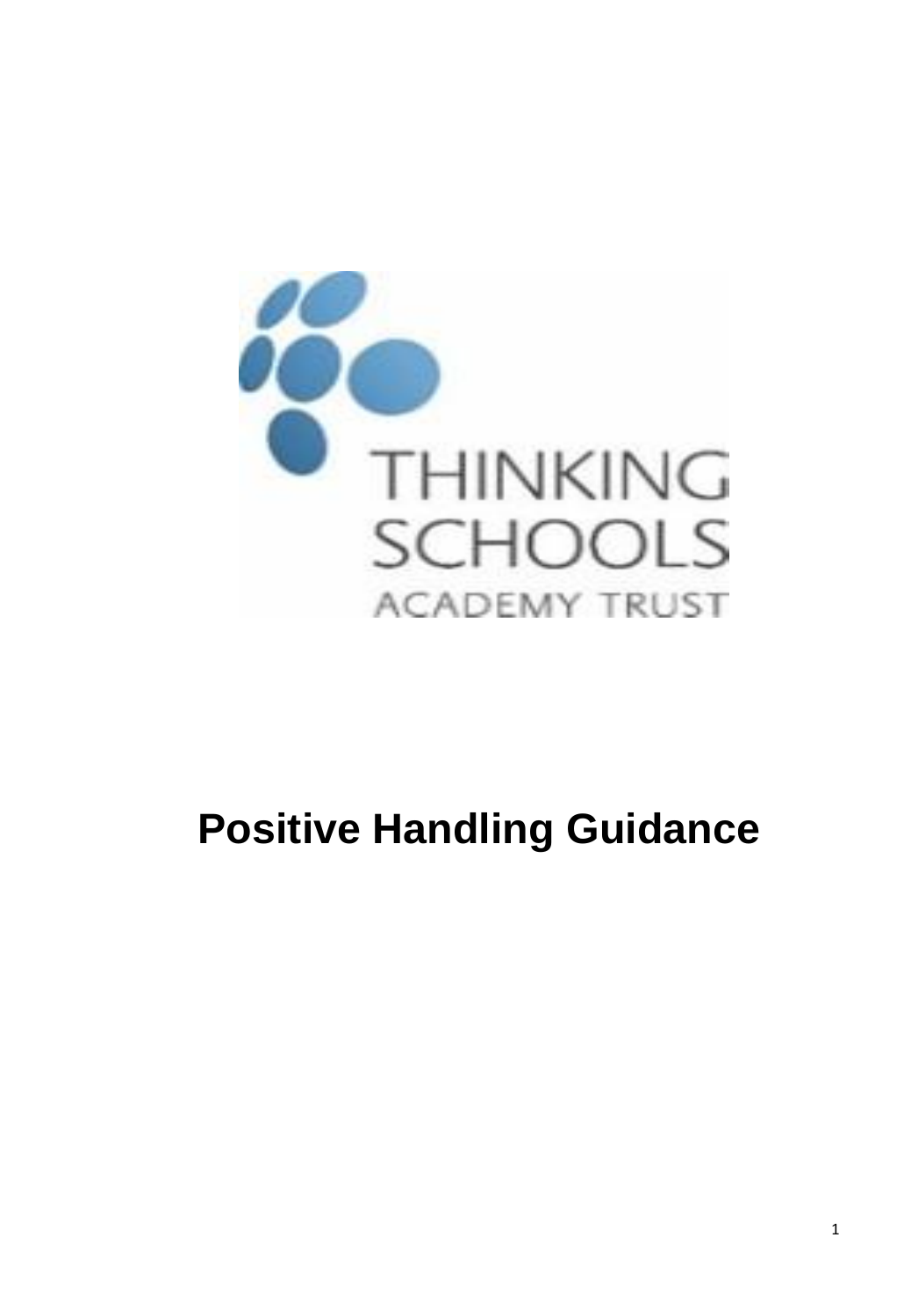### **Introduction**

**Behaviour is always a form of communication.** Understanding that children are communicating through their behaviour gives adults the opportunity to respond differently. When children feel valued, respected and have their needs met, there is no longer a reason to use challenging behaviour to communicate. Punishing a child for a behaviour may stop the behaviour for the moment, but it does not give the child support or provide alternate ways to act in difficult situations. When adults help children find positive ways to communicate their needs to others, children learn important social and problemsolving skills that will help them throughout their life.

At (insert name of Academy) we are committed to a positive behaviour policy which encourages children to make positive behaviour choices. On rare occasions circumstances may result in a situation that requires some form of physical intervention by staff.

Our policy for physical intervention is based upon the following principles:

- Physical intervention should be used only as a last resort when other appropriate strategies have failed;
- Any physical contact should be only the minimum required;
- Physical intervention must be used in ways that maintain the safety and dignity of all concerned; Incidents must be recorded and reported to the Head teacher as soon as possible;  $\Box$
- Parents/Carers will be informed on the day of the incident.

### **The purpose of this document**

The (Name of Academy) believes everyone has a right to:

- Recognition of their unique identity;  $\Box$  Be treated with respect and dignity;
- Learn and work in a safe environment;
- Be protected from harm, violence, assault and acts of verbal abuse.

Pupils and their parents attending (Name of Academy) have a right to:

- Individual consideration of pupil needs by the staff who have responsibility for their care and protection;
- Expect staff to undertake their duties and responsibilities in accordance with the school's policies;
- Be informed about school rules, relevant policies and the expected conduct of all pupils and staff working in school.

#### **Managing challenging behaviour**

(Name of Academy) also recognises that there is a need, reflected in common law, to physically intervene when there is an obvious risk to the safety of children, staff and property. This applies both on and off setting sites. If used at all, the use of force to control or restrain pupils will be used in the context of a respectful, supportive relationship with the child in order to ensure minimal risk of injury to children and staff. It should never be acceptable for a member of staff to restrain a child by themselves – restraint means to hold back physically or to bring a pupil under control – if there is no other choice but to do so it should be for the shortest amount of time possible whilst waiting for help and assistance from other staff.

**The Legal Framework** Section 93 of the Education & Inspections Act 2006 allows 'teachers and other persons who are authorised by the Head Teacher who have control or charge of pupils to use such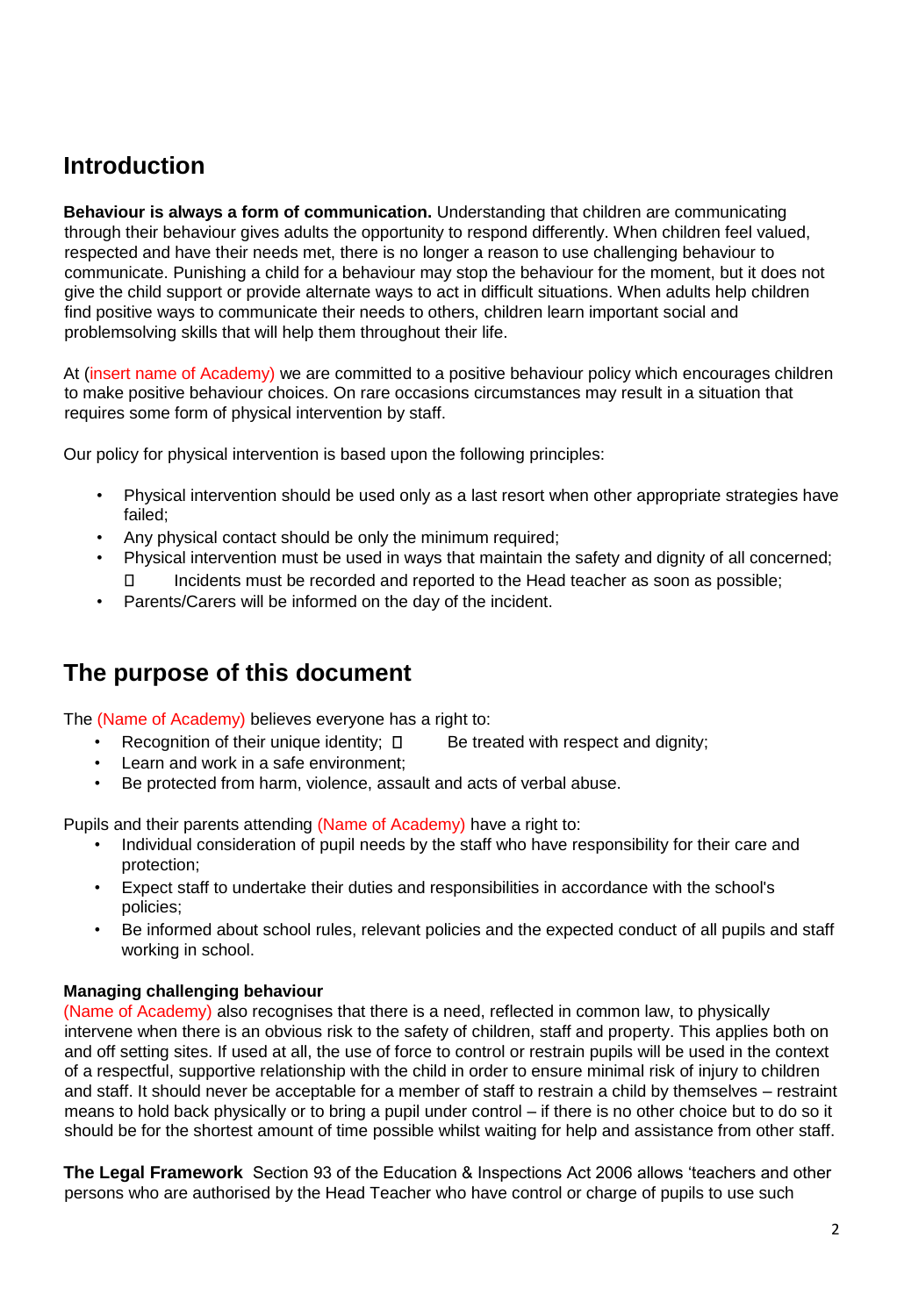force as is reasonable in all the circumstances to prevent a pupil from doing, or continuing to do, any of the following:

- Causing injury to his/herself or others;
- Committing an offence;
- Damaging property;  $\square$  Prejudicing the maintenance of good order & discipline.

### **Our approach**

At (Name of Academy) we aim to avoid the need for physical intervention and regard this as a last resort in managing situations. We always aim to deal with behaviour using a positive approach and therefore this policy should be read in connection with our Behaviour Policy.

It is not possible to define every circumstance in which physical restraint would be necessary or appropriate and staff will have to exercise their own judgement in situations which arise within the above categories. Staff should always act within the Academies policy on behaviour and discipline, particularly in dealing with disruptive behaviour.

Staff should be aware that when they are in charge of children during the school day, or during other supervised activities, they are acting in loco parentis and have a 'Duty of Care' to all children they are in Charge of. They must, therefore, take reasonable action to ensure all pupils' safety and wellbeing.

Staff are not expected to place themselves in situations where they are likely to suffer injury as a result of their intervention. Staff should understand the importance of listening to and respecting children to create an environment that is calm and supportive, especially when dealing with children who may have emotional and behavioural needs, which may increase their aggression. All staff should understand the importance of responding to the feelings of the child, which lie beneath the behaviour, as well as the behaviour itself.

If a child is behaving disruptively or anti-socially, every non-physical strategy will be used to manage the behaviour positively to prevent a deterioration of the situation. Staff should view physical intervention with a child as a 'last resort' and for the purposes of maintaining a safe environment.

#### **Use of physical restraint**

Physical restraint should be applied as an act of care and control with the intention of re-establishing verbal control as soon as possible and, at the same time, allows the pupil to regain self-control. It should never take a form which could be seen as punishment.

Staff are only authorised to use reasonable force in applying physical restraint, although there is no absolute definition of this. What constitutes reasonable force depends upon the particular situation and the pupil to whom it is being applied. Teachers should apply the training they receive to de-escalate where possible then use the appropriate holds as practised in the training. However, as a general rule, only the force necessary to stop or prevent danger should be used, in accordance with the guidelines below.

When physical restraint becomes necessary:

**Do** 

- Tell the pupil what you are doing and why;
- Use the minimum force necessary;
- Involve another member of staff if possible;
- Tell the pupil what s/he must do for you to remove the restraint (this may need frequent repetition);
- Use simple and clear language;
- Hold limbs above a major joint if possible e.g. above the elbow;
- Relax your restraint in response to the pupil's compliance.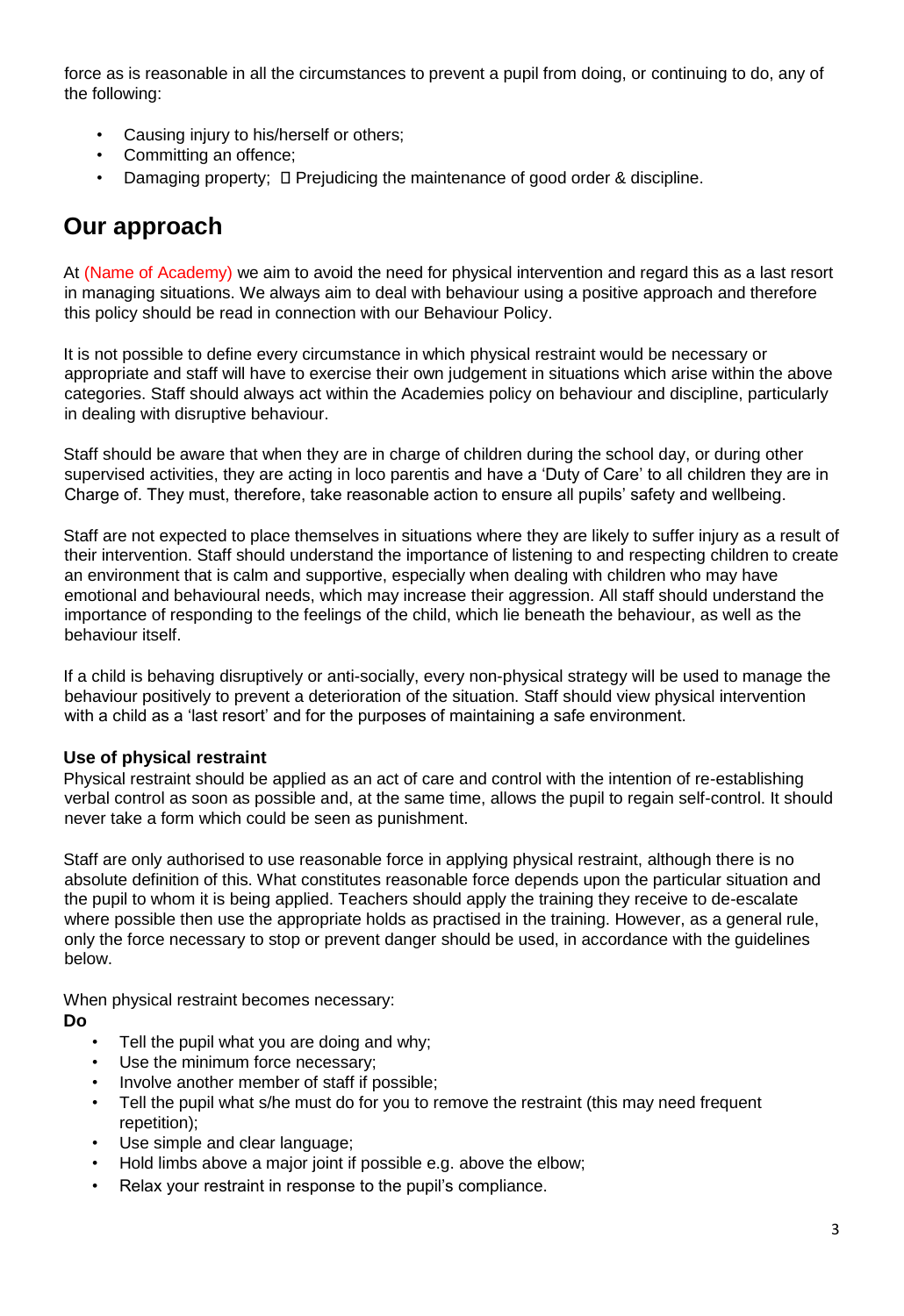#### **Don't**

- Act in temper (involve another staff member if you fear loss of control);
- Involve yourself in a prolonged verbal exchange with the pupil;
- Involve other pupils in the restraint;
- Touch or hold the pupil in a way that could be viewed as sexually inappropriate conduct;  $\Box$ Twist or force limbs back against a joint;
- Bend fingers or pull hair;
- Hold the pupil in a way which will restrict blood flow or breathing e.g. around the neck;
- Slap, punch, kick or trip up the pupil;
- Use physical restraint or intervention as a punishment.

Examples of situations where positive handling may be appropriate include:

- Child or young person attacks member of staff or another child;
- Child or young person is fighting;
- Child or young person is engaging in, or on the verge of, committing deliberate damage or vandalism to property;
- Child or young person is causing or at risk of causing injury or damage by accident, by rough play or by misuse of dangerous materials or objects;

Refusal of a pupil to remain in a particular place is not enough on its own to justify force. It would be justifiable where allowing a pupil to leave would:

• entail serious risks to the pupil's safety (taking into account age and understanding), to the safety of other pupils or staff, or of damage to property

#### **The procedure for restrictive physical intervention set out below must always be followed:**

- Give the child clear warning. Offer an escape route from the situation, for example, through calming or following instructions;
- Once the restrictive physical intervention is judged necessary it should happen quickly, smoothly and confidently;
- Always remain calm and talk in a conciliatory tone. Ignore any abuse and let the high emotional state run its course;
- Once things begin to calm, it can be coupled with significant changes in restrictive physical intervention, this should be on staff terms, not when demanded by the child;
- The aim is to talk through the situation and discuss the behaviour that caused the whole episode;
- The extent of force used should be no more than necessary to control the situation.

#### **Actions after an incident**

Physical restraint often occurs in response to highly charged emotional situations and there is a clear need for debriefing after the incident, both for the staff involved and the pupil. The Head teacher should be informed of any incident as soon as possible and will take responsibility for making arrangements for debriefing once the situation has stabilised. An appropriate member of staff should always be involved in debriefing the pupil involved and any victims of the incident should be offered support. The parents/carers will be informed at the earliest possible opportunity.

If the behaviour is part of an ongoing pattern it may be necessary to address the situation through the development of a behavioural plan, which may include an anger management programme, or other strategies. This may require additional support from other services.

In some circumstances an EHA may be appropriate to help identify an additional need for a particular child.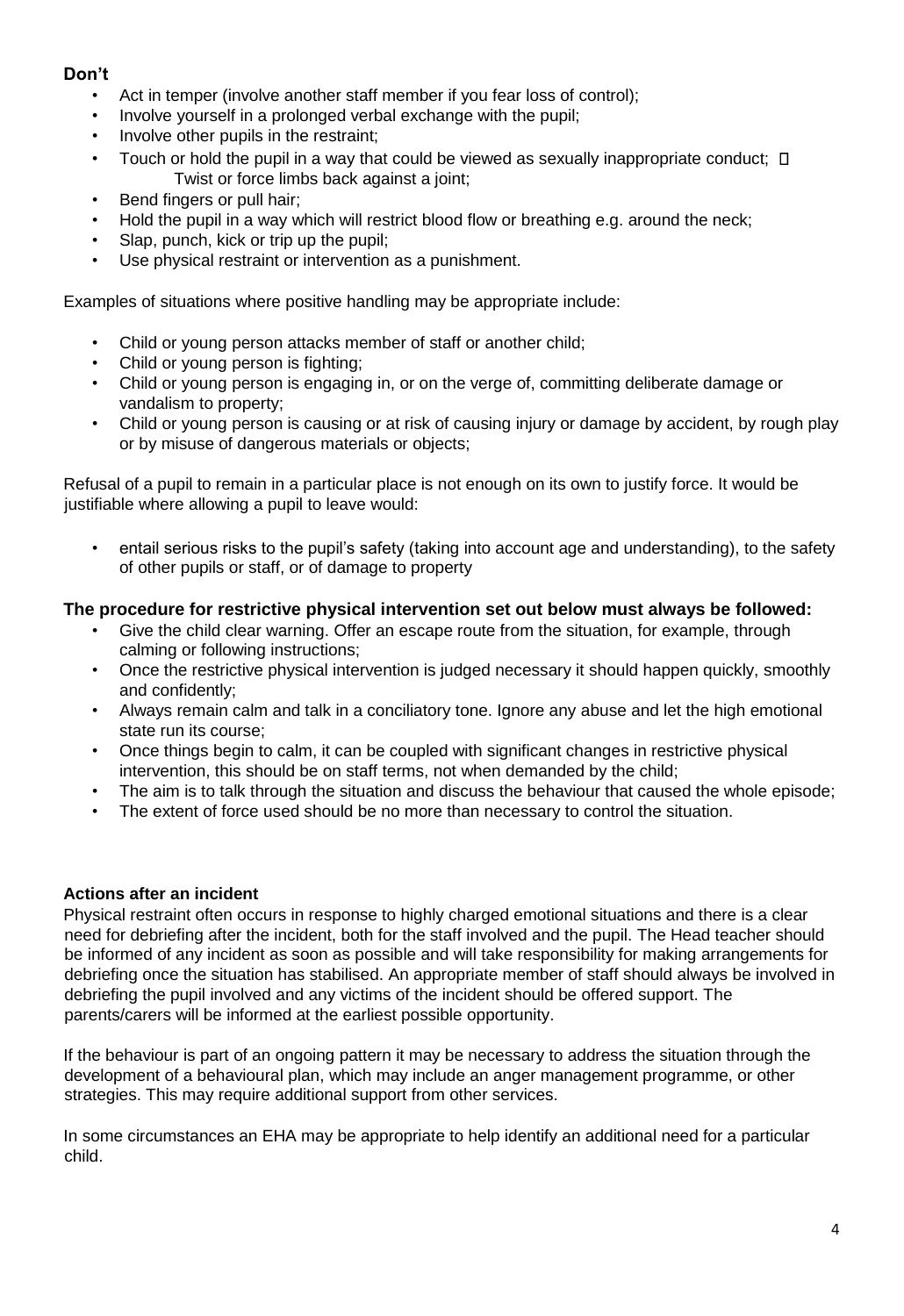All incidents should be recorded immediately on the Pupil Restraint Report Form (attached). All sections of this report should be completed so that any patterns of behaviour can be identified and addressed. In the event of any future complaint or allegation this record will provide essential and accurate information. A copy should be filed in the child's appropriate file and may be used in order to inform individual and school risk assessments.

There may be occasions where minor touch is necessary rather than restraint and therefore should be recorded on the Minor Touch form attached. Not all touch needs to be recorded however if it could be perceived in a negative way please discuss with your line manager and record if appropriate.

A member of the leadership team will contact parents as soon as possible after an incident, normally on the same day, to inform them of the actions that were taken and why, and to provide them with an opportunity to discuss it.

#### **Debriefing arrangements**

The child/young person and the member of staff will be checked for any sign of injury after an incident. First aid will be administered to anyone who requires it, or medical treatment obtained.

The child or young person will be given time to become calm while staff continue to supervise them. When the child regains complete composure, a senior member of staff (or their nominee) will discuss the incident with the child and try to ascertain the reason for its occurrence.

The child will be given the opportunity to explain things from their point of view. All necessary steps will be taken to re-establish the relationship between the child and the member(s) of staff involved in the incident. In cases where it is not possible to speak to the pupil on the same day as the incident occurred, the debrief will take place as soon as possible after the child returns to school.

All members of staff involved should be allowed a period of debrief and recovery from the incident. A senior member of staff (or their nominee) will provide support to member(s) of staff involved.

The Head teacher will be informed at the earliest possible opportunity of any incidents where positive handling was used. The Head teacher (or their nominee) will initiate the recording process if not already under way and review each incident to ensure that any necessary lessons are learned.

#### **Arrangements for informing parents**

All parents/carers will be informed immediately after an incident where positive handling is used with a child. Parents/carers will need to be notified sensitively and to be made aware of the full circumstances.

Parents/carers should be informed of the school's policy regarding positive handling and their behaviour policy.

Staff who work with particular children who have learning or physical disabilities (and who have Individual Education Plans, Individual Behaviour Plans and/or Pastoral Support Plans), may need to use specific techniques routinely to manage challenging behaviour. Such arrangements must be discussed with parents/carers in advance on an individual basis using positive handling plans. All interventions will be routinely recorded and monitored with the expectation that steps are taken to reduce the number of restrictive physical interventions year on year.

#### **Recording an incident**

All incidents where staff feel that they have used force to modify behaviour or conduct should be recorded. It is not necessary to record every incident of contact with a child, but where a member of staff perceives that contact has been received at all negatively, they are advised to record the circumstances.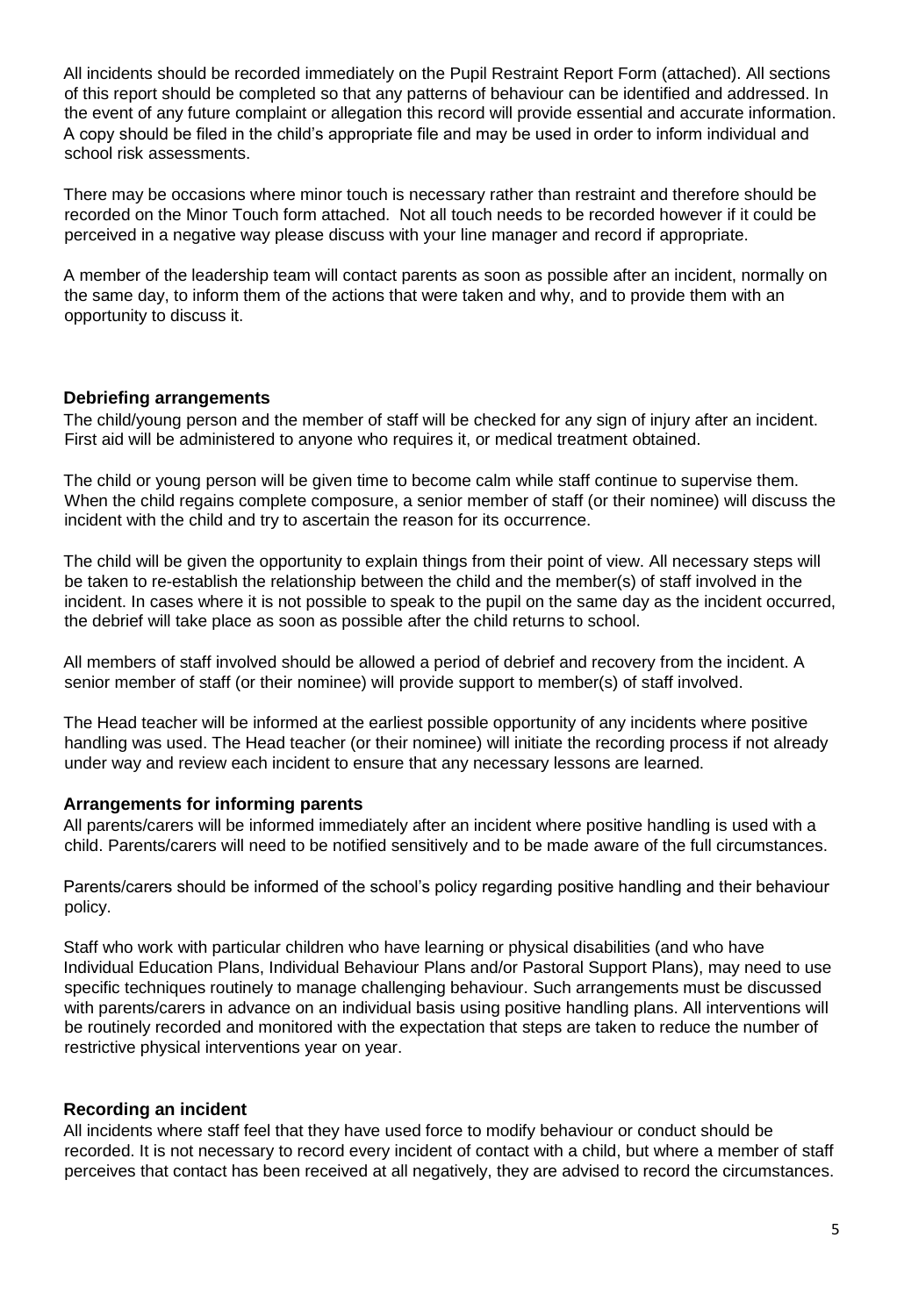Physical Intervention Recording Forms are available (state where these can be found) and should be submitted to the (name of staff). The Head Teacher will be informed of the intervention that has taken place. It is the responsibility of the intervening member of staff to complete the record form on the day that the intervention took place or the next day if appropriate.

The circumstances and nature of the physical intervention will be held on the record of the student involved. The DSL will inform any necessary agencies/authorities (eg. LADO) of the physical intervention in accordance with DFE and LA guidance. The Head teacher will ensure that parents/carers are appropriately informed on the same day as the incident. It is also expected that the child's Social Worker be informed if they are Looked After. For the safeguarding of both staff and student, any subsequent investigation of the situation/incident should be undertaken by a member of staff other than the one applying the physical intervention.

A contemporaneous record (i.e. written as soon as appropriate and possible ) should be made by the staff member involved in the incident and a copy given to a senior member of staff and parent/carer. Similarly, contemporaneous notes will also be made by all other members of staff involved (i.e. as witnesses or additional providers of support). The notes will be signed and dated.

The record will contain the following information:

- The name(s) and the job title(s) of the member(s) of staff who used reasonable force;
- The name(s) of the child(ren) involved;
- When and where the incident took place;
- Names of staff and child(ren) who witnessed the incident
- The reason that force was necessary;
- Behaviour of the child(ren) which led up to the incident including any triggers;
- Any attempts to resolve the situation;
- The degree of force used;
- How it was applied;
- How long it was used for;
- The child's/children's response and the eventual outcome;
- Details of any injuries suffered by either staff or child(ren);
- Details of any damage to property;
- Details of any medical treatment required (an accident form will be completed where medical treatment is needed);
- Details of follow-up including contact with the parents/carers of the child(ren) involved;
- Details of follow up involvement of other agencies, police, social services.

Child witnesses may also be asked to provide a written account if appropriate.

A copy of this will be kept on the child's file and retained in line with guidance on keeping educational records. The school will report any injuries to child or staff and seek medical intervention immediately if necessary.

#### **Risk Assessments**

If we become aware that a pupil is likely to behave in a disruptive and/or challenging way that may require the use of reasonable force, we will plan how to respond if the situation arises. Such planning will address:

- Strategies to be used prior to intervention;
- Ways of avoiding 'triggers' if these are known;
- Involvement of parents/carers to ensure that they are clear about the specific action the school might need to take;
- Briefing of staff to ensure they know exactly what action they should be taking;
- Identification of additional support that can be summoned if appropriate.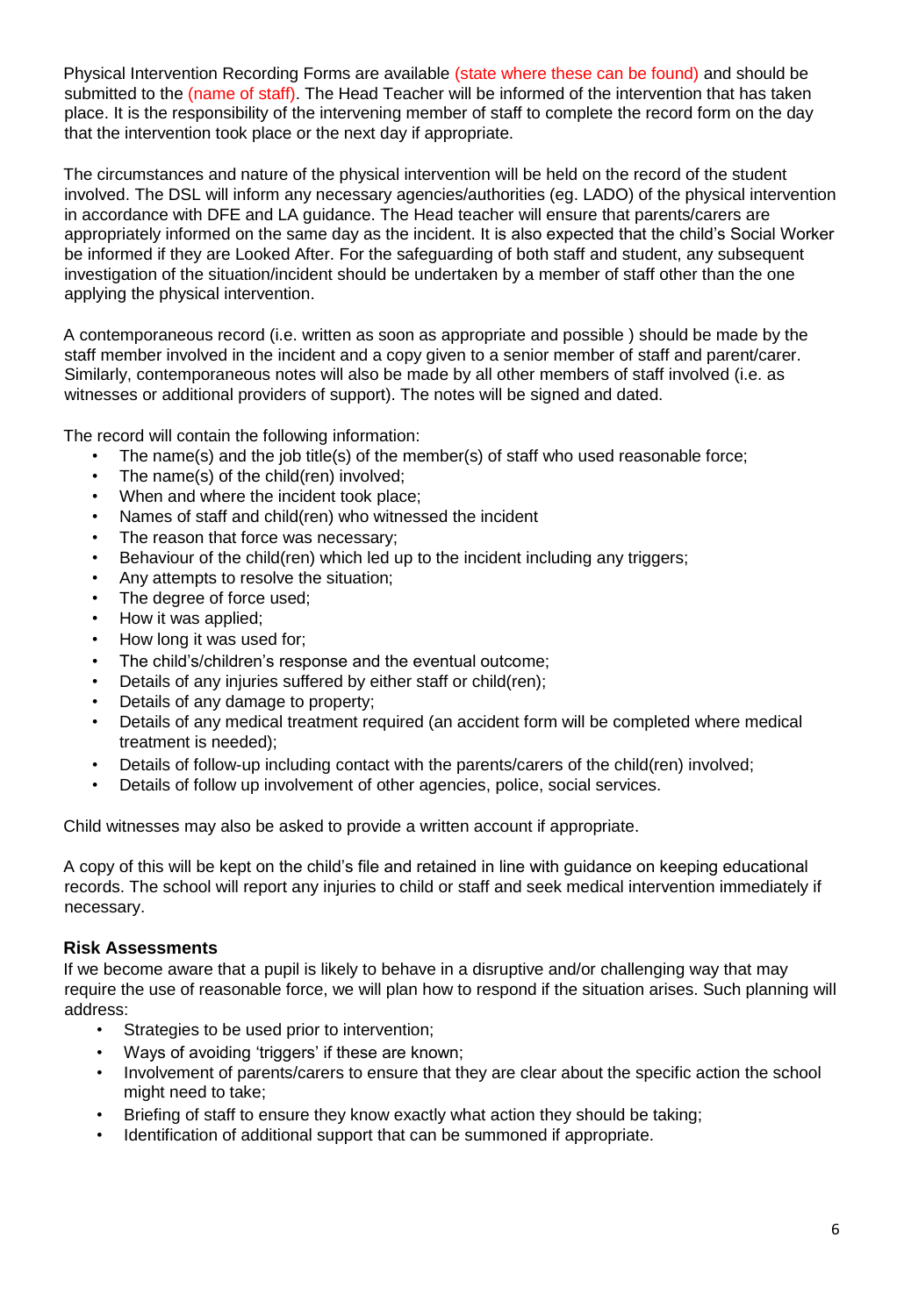#### **Complaints and Allegations**

A clear restraint policy, adhered to by all staff and shared with parents, should help to avoid complaints from parents. It is unlikely to prevent all complaints, however, and a dispute about the use of force by a member of staff might lead to an investigation, either under the complaints disciplinary or allegation management procedures. It is our intention to inform all staff, pupils, parents and governors about these procedures and the context in which they apply.

#### **Searching pupils - Power to search pupils without consent**

In addition to the general power to use reasonable force described above, Headteachers and authorised staff can use such force as is reasonable given the circumstances to conduct a search for the following "prohibited items":

- knives and weapons
- alcohol
- illegal drugs
- stolen items
- tobacco and cigarette papers
- **fireworks**
- pornographic images
- any article that has been or is likely to be used to commit an offence, cause personal injury or damage to property.

Force cannot be used to search for items banned under the school rules. Under these circumstances The Education Act 2011 extends the power of staff to search students without their consent. Searches will be conducted by two members of staff, at least one of whom will be the same sex as the student. Students will be offered the opportunity to have their parents/carers present.

For further information the DfE have provided guidance on Searching, Screening and Confiscation. A member of the leadership team will contact parents as soon as possible after an incident, normally on the same day, to inform them of the actions that were taken and why, and to provide them with an opportunity to discuss it.

#### **Key Legal References**

This Positive Handling guidance is written with reference to the following key legal concepts and documents:

- DfE Use of Reasonable Force Guidance;
- Offences Against the Persons Act 1861 (concepts of Assault and Assault and Battery);
- Common Law concepts of false imprisonment and common law defence;  $\Box$  Duty of Care;
- DfE Circular 10/98;
- The Children Act 1989;
- DoH/DfES Joint Guidance on Physical Interventions 2002;
- The Education Act 1996;
- Education and Inspection Act 2006;
- Screening, searching and confiscation advice for Headteachers, staff and governing bodies.  $\square$ Human Rights Act 1998;
- Disability Discrimination Act 1995;  $\Box$  Health and Safety at Work Act 1974.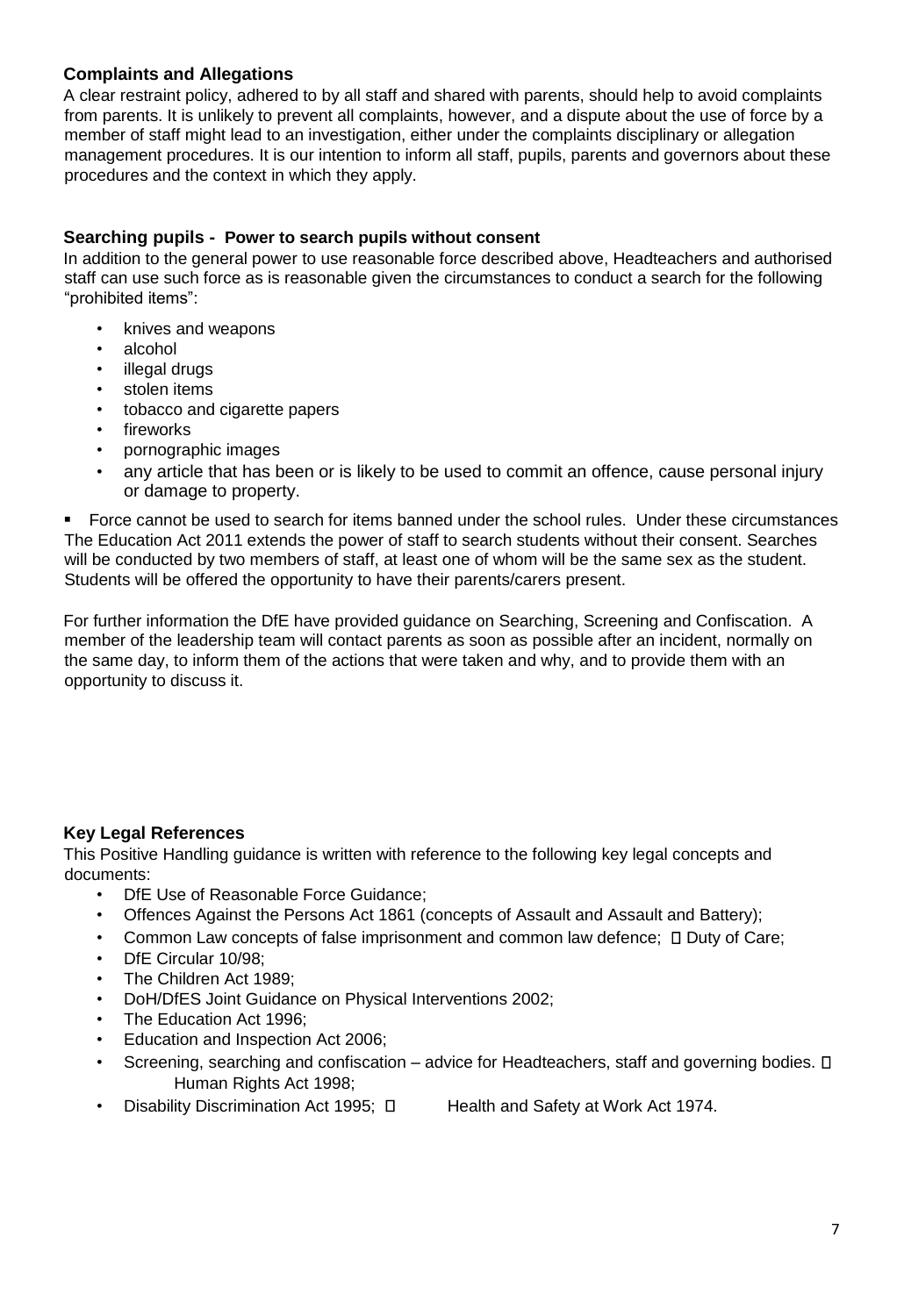

# **Non Restrictive Touch Record Form:**

*Please complete this quick record in cases where touch has been necessary but not to the extent of physical restraint/hold.* 

### **Name of Pupil:**

| Date: $/ /$<br>Name of Adult:<br>Time: |                  |               | Location:                                      |                            |               |
|----------------------------------------|------------------|---------------|------------------------------------------------|----------------------------|---------------|
|                                        |                  |               | <b>Nature of Risk</b>                          |                            |               |
| Injury to Person                       |                  | Yes/No        |                                                | Circle level of risk:      |               |
| Yes/No<br>Damage to Property           |                  |               | Low                                            | Medium                     | High          |
| Absconding<br>Yes/No                   |                  |               |                                                |                            |               |
| <b>Behaviours</b>                      |                  | <b>Staff</b>  |                                                | <b>Other Children/Self</b> |               |
| Attempted/<br><b>Succeeded</b>         | $\boldsymbol{A}$ | $\mathcal{S}$ | A                                              |                            | $\mathcal{S}$ |
| Kick                                   |                  |               |                                                |                            |               |
| <b>Hair Pull</b>                       |                  |               |                                                |                            |               |
| Scratch                                |                  |               |                                                |                            |               |
| Pinch                                  |                  |               |                                                |                            |               |
| <b>Bite</b>                            |                  |               |                                                |                            |               |
| Grabbing clothes<br>/Glasses           |                  |               |                                                |                            |               |
| Head Butt/Bang                         |                  |               |                                                |                            |               |
| Throwing Objects                       |                  |               |                                                |                            |               |
| Slap/Punch                             |                  |               |                                                |                            |               |
| Others:                                |                  |               |                                                |                            |               |
|                                        |                  |               | <b>Action Taken</b> please tick as appropriate |                            |               |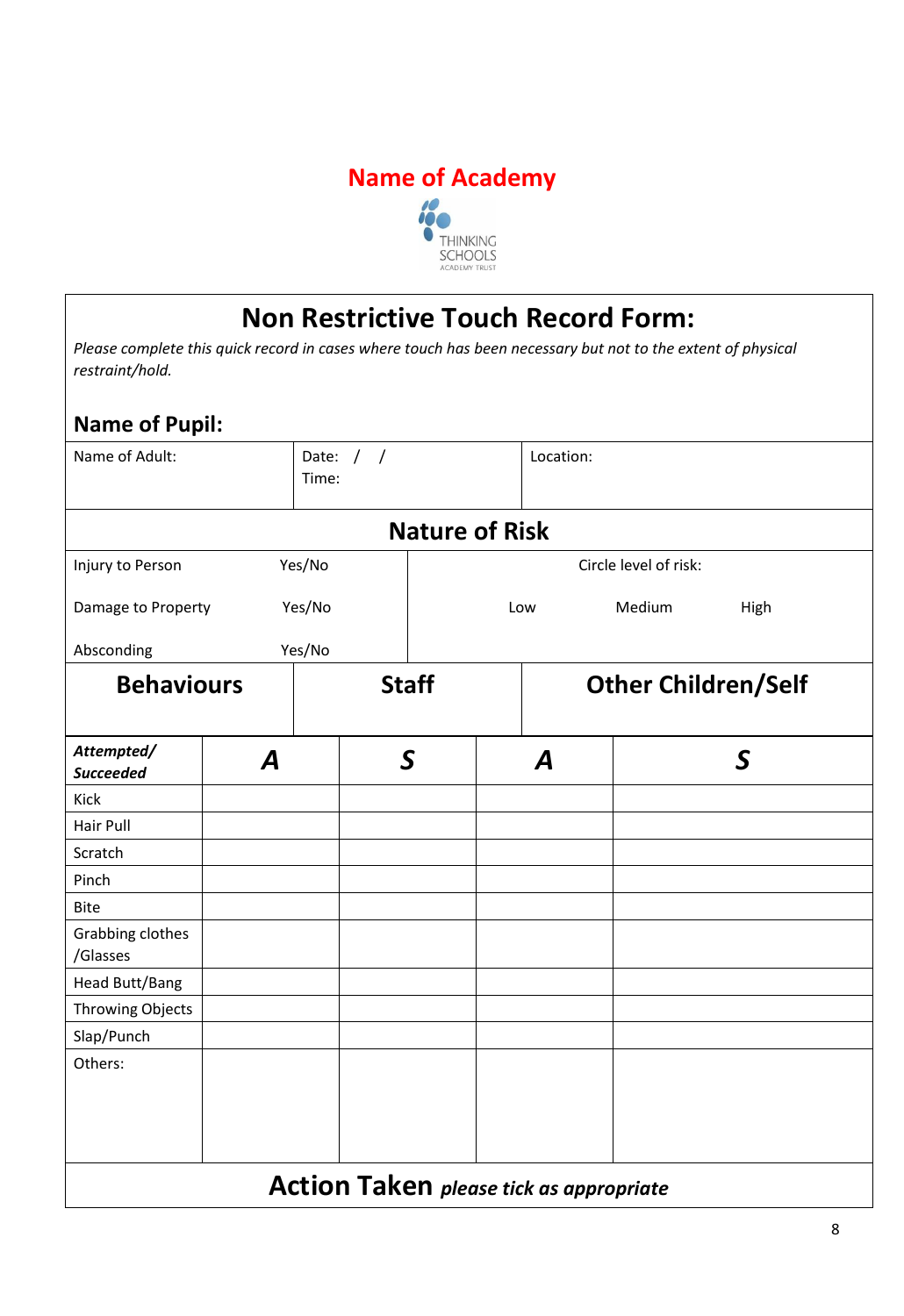| Verbal Instruction | <b>Friendly Escort</b> | Confiscation | Other |
|--------------------|------------------------|--------------|-------|
|                    |                        |              |       |

## **Name of Academy**



# **Positive Handling/Restrictive Intervention Incident Record**

| Name of student:              |                 | Year/Class:    |                            |     |          |                |                        |                         |                              |
|-------------------------------|-----------------|----------------|----------------------------|-----|----------|----------------|------------------------|-------------------------|------------------------------|
| Location of incident:         |                 | Date:          |                            |     |          |                |                        |                         |                              |
| Full names of staff involved: |                 |                |                            |     |          |                |                        |                         |                              |
|                               |                 |                |                            |     |          |                |                        |                         |                              |
|                               |                 |                |                            |     |          |                |                        |                         |                              |
| Start time of                 | Duration of any |                | Any Injuries:              |     |          | Medical check: |                        |                         | Incident reviewed with young |
| incident:                     | restraint:      |                |                            |     |          |                | person:                |                         |                              |
| AM/PM                         |                 | <b>Minutes</b> | Student                    | Y/N | Offered  |                | Y/N                    | Offered                 | Y/N Accepted                 |
|                               |                 |                | Adult                      | Y/N | Accepted |                | Y/N                    | Y/N                     |                              |
| Nature of Risk                |                 |                | External agencies informed |     |          |                |                        |                         | Supporting Records completed |
| Injury to person              | Y/N             |                | <b>Virtual Head LAC</b>    |     | Y/N      |                | <b>Medical Book</b>    |                         | Y/N                          |
| Damage to property            | Y/N             |                | <b>Medical Staff</b>       |     | Y/N      |                | <b>Accident Report</b> |                         | Y/N                          |
| <b>Criminal Offence</b>       | Y/N             |                | Social worker              |     | Y/N      |                | <b>RIDDOR report</b>   |                         | Y/N                          |
| Absconding                    | Y/N             | Police         |                            |     | Y/N      |                |                        | <b>Formal Statement</b> | Y/N                          |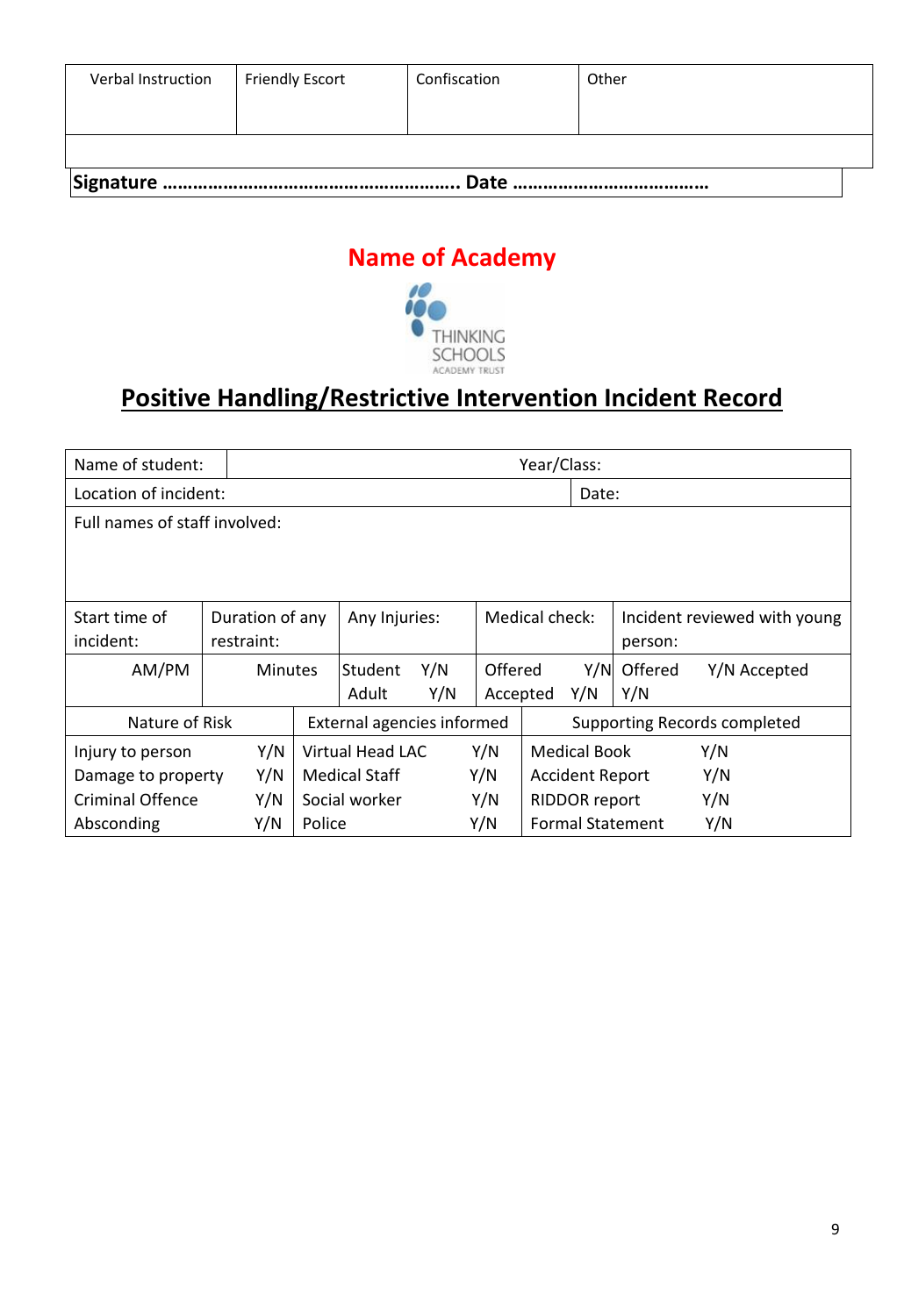| <b>Environments and Triggers:</b>                                     |                         |                                                                                                                               |  |
|-----------------------------------------------------------------------|-------------------------|-------------------------------------------------------------------------------------------------------------------------------|--|
| Describe what was happening and what led up to a dangerous situation: |                         |                                                                                                                               |  |
|                                                                       |                         |                                                                                                                               |  |
|                                                                       |                         |                                                                                                                               |  |
|                                                                       |                         |                                                                                                                               |  |
|                                                                       |                         |                                                                                                                               |  |
|                                                                       |                         |                                                                                                                               |  |
|                                                                       |                         |                                                                                                                               |  |
|                                                                       |                         |                                                                                                                               |  |
|                                                                       |                         |                                                                                                                               |  |
|                                                                       |                         |                                                                                                                               |  |
| Circle the level of potential risk:                                   |                         |                                                                                                                               |  |
|                                                                       |                         |                                                                                                                               |  |
| Low                                                                   | Medium                  | High                                                                                                                          |  |
|                                                                       |                         |                                                                                                                               |  |
| Describe exactly what the risk was:                                   |                         |                                                                                                                               |  |
|                                                                       |                         |                                                                                                                               |  |
|                                                                       |                         |                                                                                                                               |  |
|                                                                       |                         |                                                                                                                               |  |
| Who was at risk?                                                      |                         |                                                                                                                               |  |
|                                                                       |                         |                                                                                                                               |  |
|                                                                       |                         |                                                                                                                               |  |
|                                                                       |                         |                                                                                                                               |  |
|                                                                       |                         |                                                                                                                               |  |
|                                                                       |                         |                                                                                                                               |  |
|                                                                       |                         |                                                                                                                               |  |
|                                                                       |                         |                                                                                                                               |  |
| Controlling risk - De-escalation and Distraction techniques used      |                         |                                                                                                                               |  |
| happening:                                                            |                         | Tick and/ or describe any changes you made to routines, personnel or the environment in an attempt to reduce the risk of this |  |
|                                                                       |                         |                                                                                                                               |  |
| Verbal advice and support $\vert \cdot \vert$ Firm clear directions   |                         | Negotiation<br>Humour                                                                                                         |  |
|                                                                       |                         |                                                                                                                               |  |
| Limited Choices  <br>Distraction                                      | Diversion               | Reassurance<br>Planned                                                                                                        |  |
| ignoring                                                              |                         |                                                                                                                               |  |
|                                                                       |                         |                                                                                                                               |  |
| Contingent Touch                                                      | C.A.L.M. Talking/Stance | Take Up Time<br>Withdrawal Offered                                                                                            |  |
|                                                                       |                         |                                                                                                                               |  |
| Withdrawal Directed                                                   | Transfer Adult          | Reminders About Consequences                                                                                                  |  |
|                                                                       |                         |                                                                                                                               |  |
| <b>Success Reminders</b><br>Other:                                    |                         |                                                                                                                               |  |
|                                                                       |                         |                                                                                                                               |  |
|                                                                       |                         |                                                                                                                               |  |
|                                                                       |                         |                                                                                                                               |  |
|                                                                       |                         |                                                                                                                               |  |
|                                                                       |                         |                                                                                                                               |  |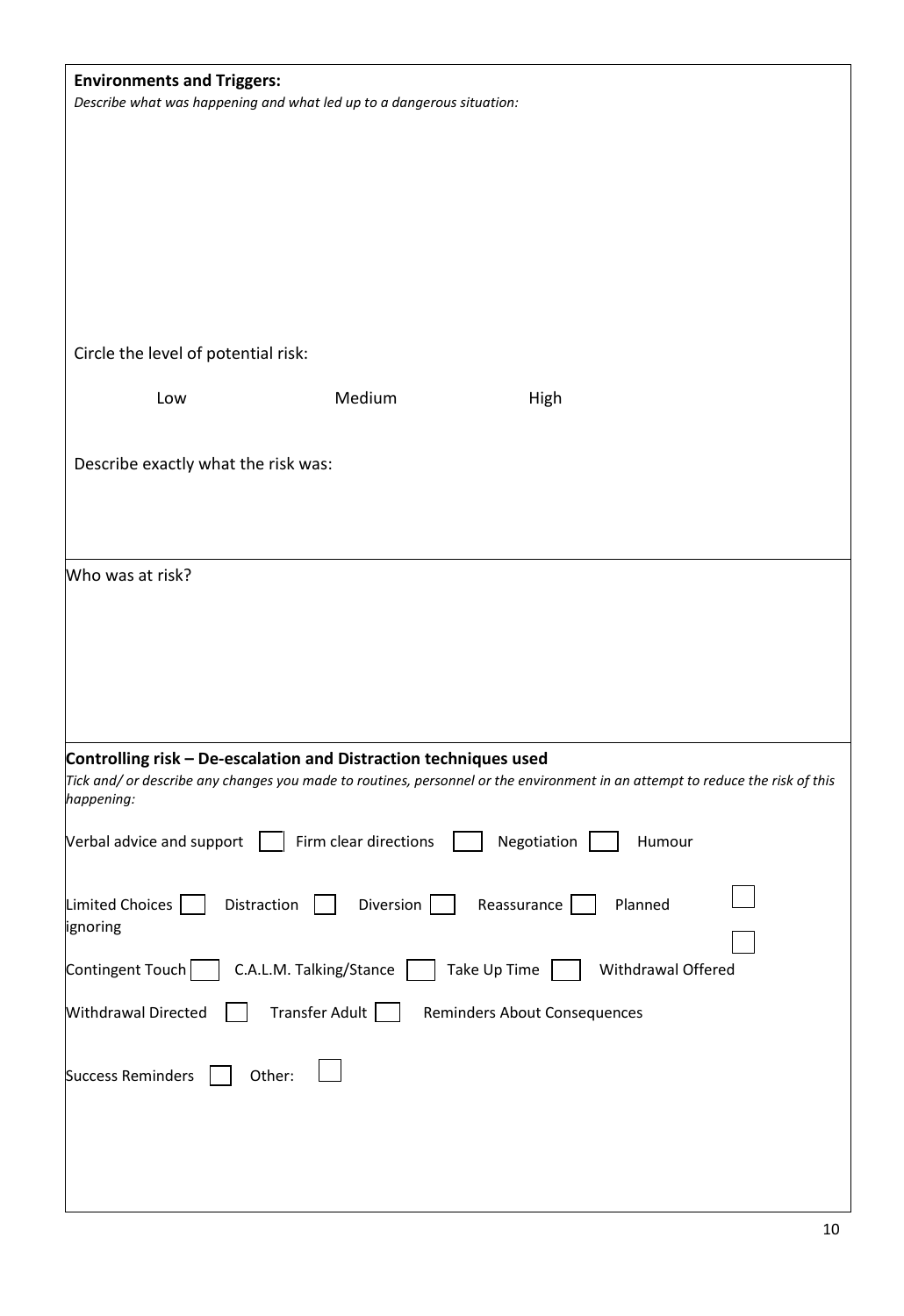| Physical Intervention Strategies Attempted: |                      |                   |        |
|---------------------------------------------|----------------------|-------------------|--------|
| Loose Guiding                               | <b>Hip Stabilise</b> | Double Arm Hold   |        |
| Extended Arm Hold                           | Cupped Fist Hold     | Dynamic Hold      |        |
| Seated Holds                                | Kneeling<br>Holds    | Sit and leg block | Seated |
| Contain                                     |                      |                   |        |
| Other:                                      |                      |                   |        |
| Response and view of the student:           |                      |                   |        |
|                                             |                      |                   |        |
|                                             |                      | Date:             |        |
| <b>Parent/Carer informed</b><br>Y/N         | By whom:             | Time:             |        |
| Any other relevant information:             |                      |                   |        |
|                                             |                      |                   |        |
|                                             |                      |                   |        |
| <b>Head Teachers Comments:</b>              |                      |                   |        |
|                                             |                      |                   |        |
| Signed:                                     |                      | Date:             |        |
|                                             | Name of Academy      |                   |        |

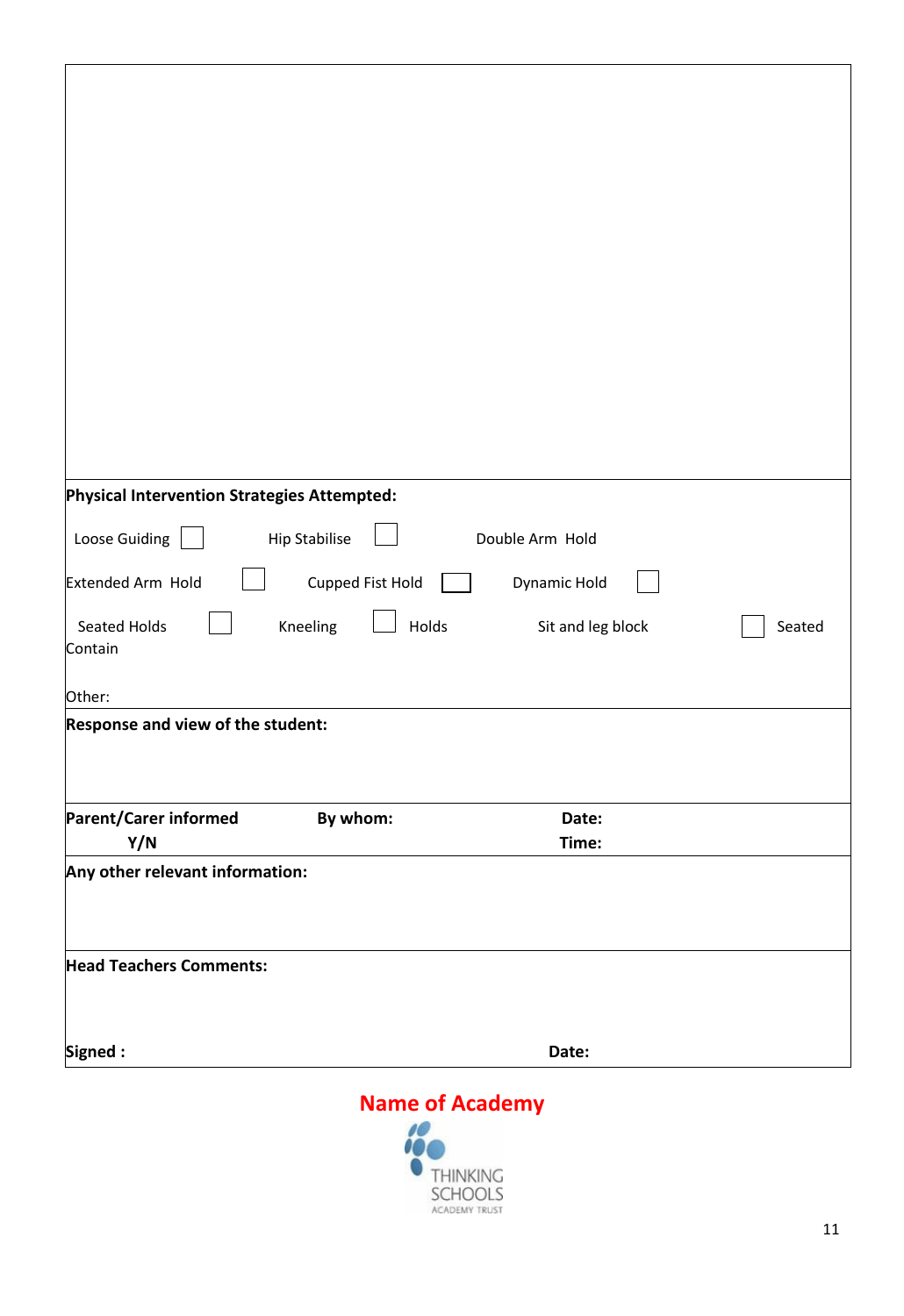# **Positive Handling/Intervention Plan**

| <b>Pupils Name:</b> | DOB: | <b>Class/Year:</b> |
|---------------------|------|--------------------|
|                     |      |                    |

**Assessor: Date of assessment: Review Date:** 

#### **Planned use of positive physical interventions**

Positive physical interventions will be used as an option of last resort when staff perceive that they have no alternative course of action. The following behaviours are those where the use of positive physical intervention could be considered, after a range of other de-escalation options have been tried or considered and thought to be unsafe:

| П |  |  |  |
|---|--|--|--|
| П |  |  |  |
| Ο |  |  |  |
| Π |  |  |  |

Positive physical intervention **will not** be used for the following behaviours:

| Ω      |  |  |  |
|--------|--|--|--|
| $\Box$ |  |  |  |
| $\Box$ |  |  |  |
| О      |  |  |  |

The following positive physical interventions have been agreed for use in appropriate circumstances. Minimal appropriate force applied for the shortest possible period of time will always be the first option:  $\square$ 

 $\Box$  $\Box$  $\Box$ 

#### **Emergency use of positive physical intervention**

Emergency use of positive physical intervention may be required when a student behaves in a way that has not been foreseen by risk assessment. Ideally the use of positive physical interventions in this situation will be agreed by two members of staff.

Any contra indications of positive physical intervention

| Date |  |  |
|------|--|--|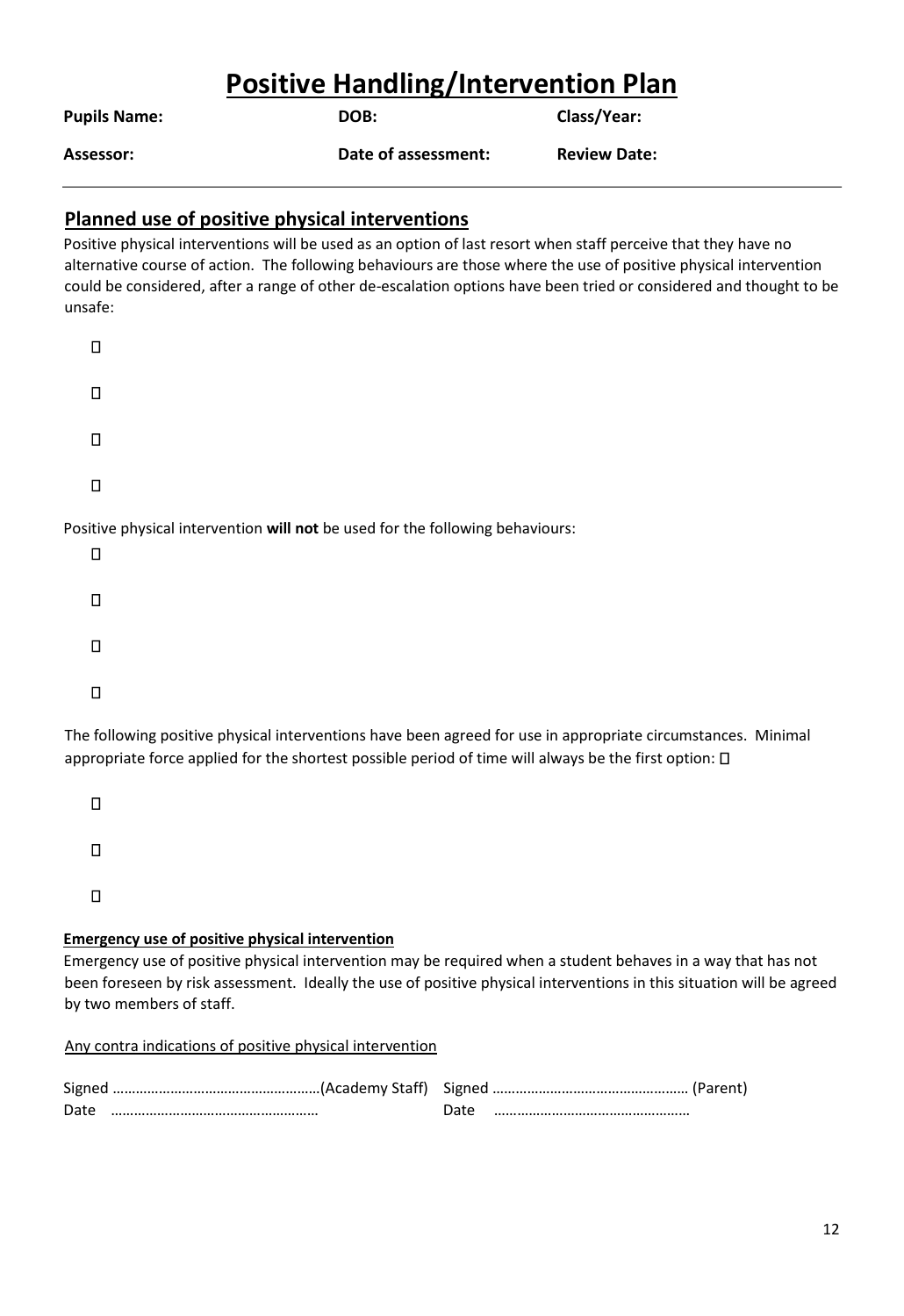#### **PUPIL BEHAVIOUR RISK ASSESSMENT**

| <b>Pupils Name:</b> |  |
|---------------------|--|
| <b>Year Group:</b>  |  |
|                     |  |

**Describe the severity of the risk**.

Г

| <b>Behaviour</b> | Why/when | Most at<br><b>Risk</b> | <b>Potential of Harm</b><br>(No Harm, Harm,<br>Serious) | What can happen |
|------------------|----------|------------------------|---------------------------------------------------------|-----------------|
|                  |          |                        |                                                         |                 |
|                  |          |                        |                                                         |                 |
|                  |          |                        |                                                         |                 |
|                  |          |                        |                                                         |                 |
|                  |          |                        |                                                         |                 |
|                  |          |                        |                                                         |                 |
|                  |          |                        |                                                         |                 |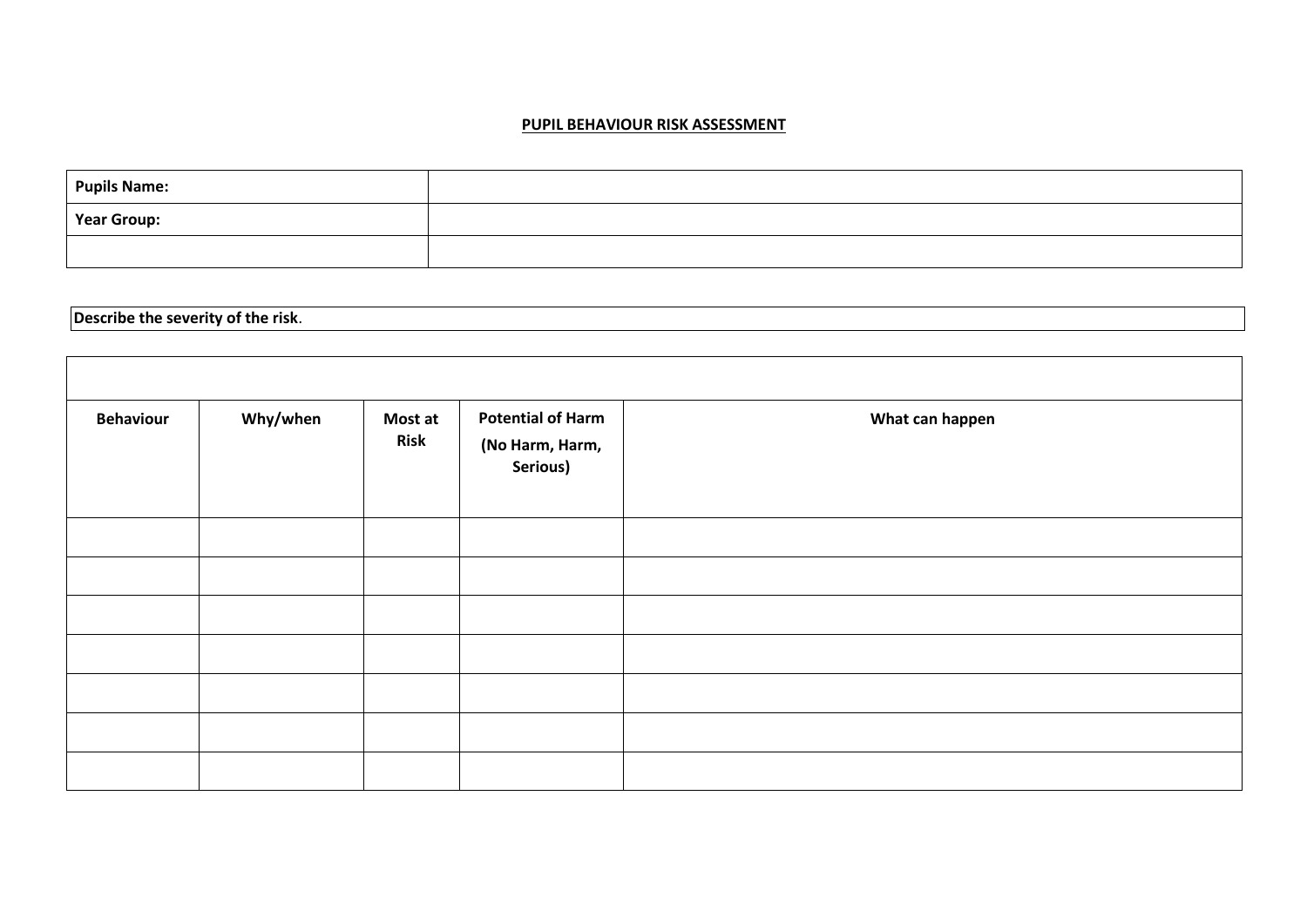#### **PUPIL BEHAVIOUR RISK ASSESSMENT**

| <b>Pupils Name:</b> |  |
|---------------------|--|
| Year Group:         |  |

**What health and safety hazards arise or could arise from the behaviour of this pupil? (Including trigger points, time of day they may occur and any pattern to behaviour)**.

| Hazard / Risk | Person/s<br>Affected | <b>Risk level</b><br>H<br>M<br><b>L</b> |  |  | control measures | <b>Risk level with</b><br>controls in<br>place<br>M | H |
|---------------|----------------------|-----------------------------------------|--|--|------------------|-----------------------------------------------------|---|
|               |                      |                                         |  |  |                  |                                                     |   |
|               |                      |                                         |  |  |                  |                                                     |   |

12